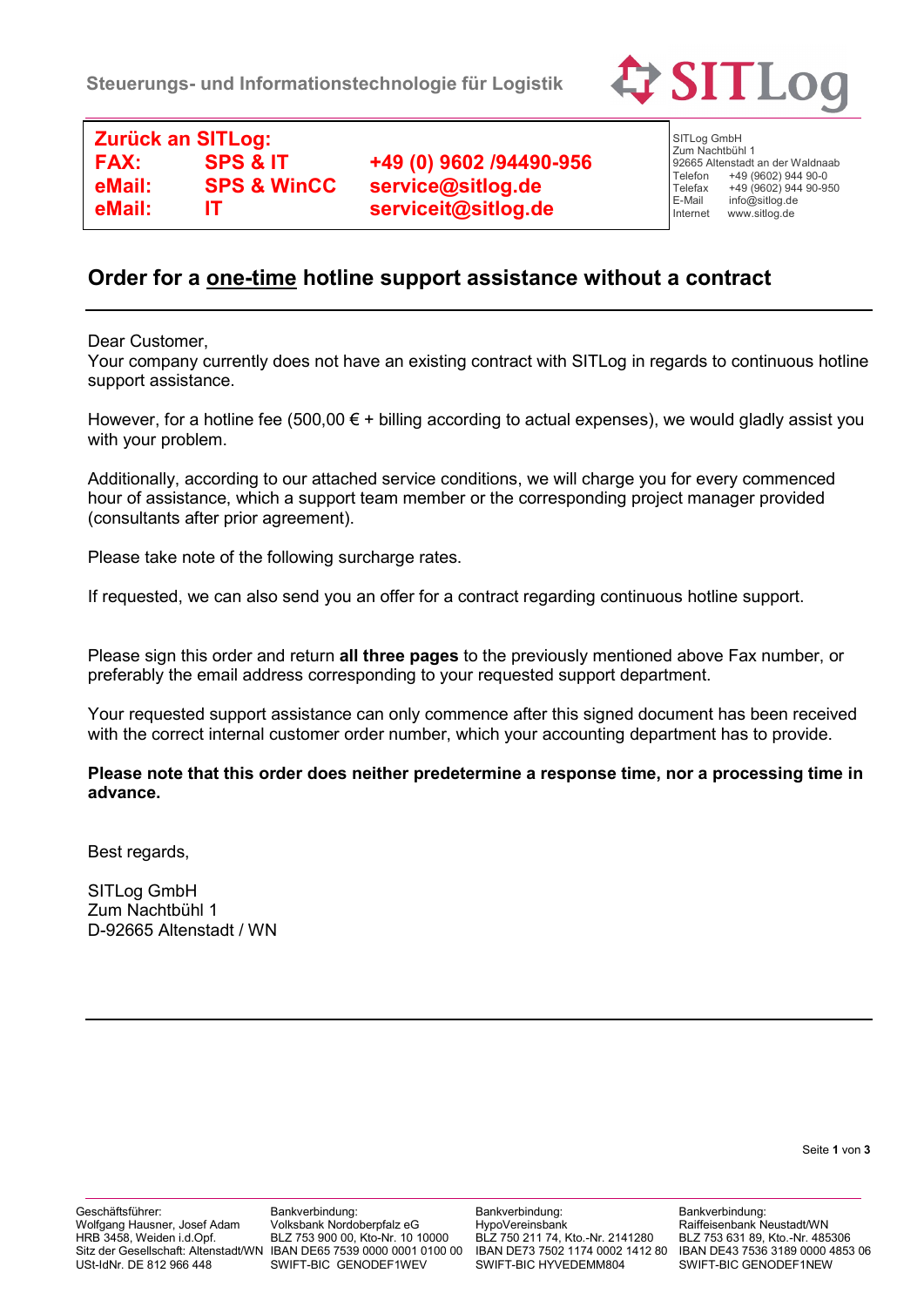

**Zurück an SITLog: FAX: SPS & IT +49 (0) 9602 /94490-956 eMail: SPS & WinCC service@sitlog.de eMail: IT serviceit@sitlog.de**

SITLog GmbH Zum Nachtbühl 1 92665 Altenstadt an der Waldnaab<br>Telefon +49 (9602) 944 90-0 Telefon +49 (9602) 944 90-0<br>Telefax +49 (9602) 944 90-9 Telefax +49 (9602) 944 90-950<br>E-Mail info@sitlog.de E-Mail info@sitlog.de<br>Internet www.sitlog.de www.sitlog.de

## **Order for a one-time hotline support assistance without a contract**

## **Purchaser of the one-time hotline support assistance:**

| (Company)        | (Date)                                 |
|------------------|----------------------------------------|
| (Street, Nr.)    |                                        |
| (Zip Code, City) | (Name of purchaser in printed letters) |

(Country)

We hereby consent to this one-time offer of hotline support assistance and agree to cover both the 500,00 € hotline fee, as well as the due to processing time resulting costs.

|                   | <b>PLC support assistance</b>                                       |
|-------------------|---------------------------------------------------------------------|
| (Date, Signature) | <b>IT support assistance</b><br>(Please tick the corresponding box) |

## **Invoice recipient of the one-time hotline support assistance:**

| $\overline{\text{(Company)}}$ |
|-------------------------------|
| (Street, Nr.)                 |
| (Zip Code, City)              |
| (Country)                     |
|                               |

(Internal customer order number of your accounting department) (Tax identification number of your company)

ſ

Your own customer order number is needed for your internal assignments. This number is essential for the final invoice. We have to specify it to your accounting department so they can retrace your order and guarantee the permission for it has been granted.

We ask for your understanding that your support request won't be able to commence without this procedure.

Seite **2** von **3**

Bankverbindung: Volksbank Nordoberpfalz eG BLZ 753 900 00, Kto-Nr. 10 10000 SWIFT-BIC GENODEF1WEV

Bankverbindung: HypoVereinsbank BLZ 750 211 74, Kto.-Nr. 2141280 IBAN DE73 7502 1174 0002 1412 80 SWIFT-BIC HYVEDEMM804

Bankverbindung: Raiffeisenbank Neustadt/WN BLZ 753 631 89, Kto.-Nr. 485306 IBAN DE43 7536 3189 0000 4853 06 SWIFT-BIC GENODEF1NEW